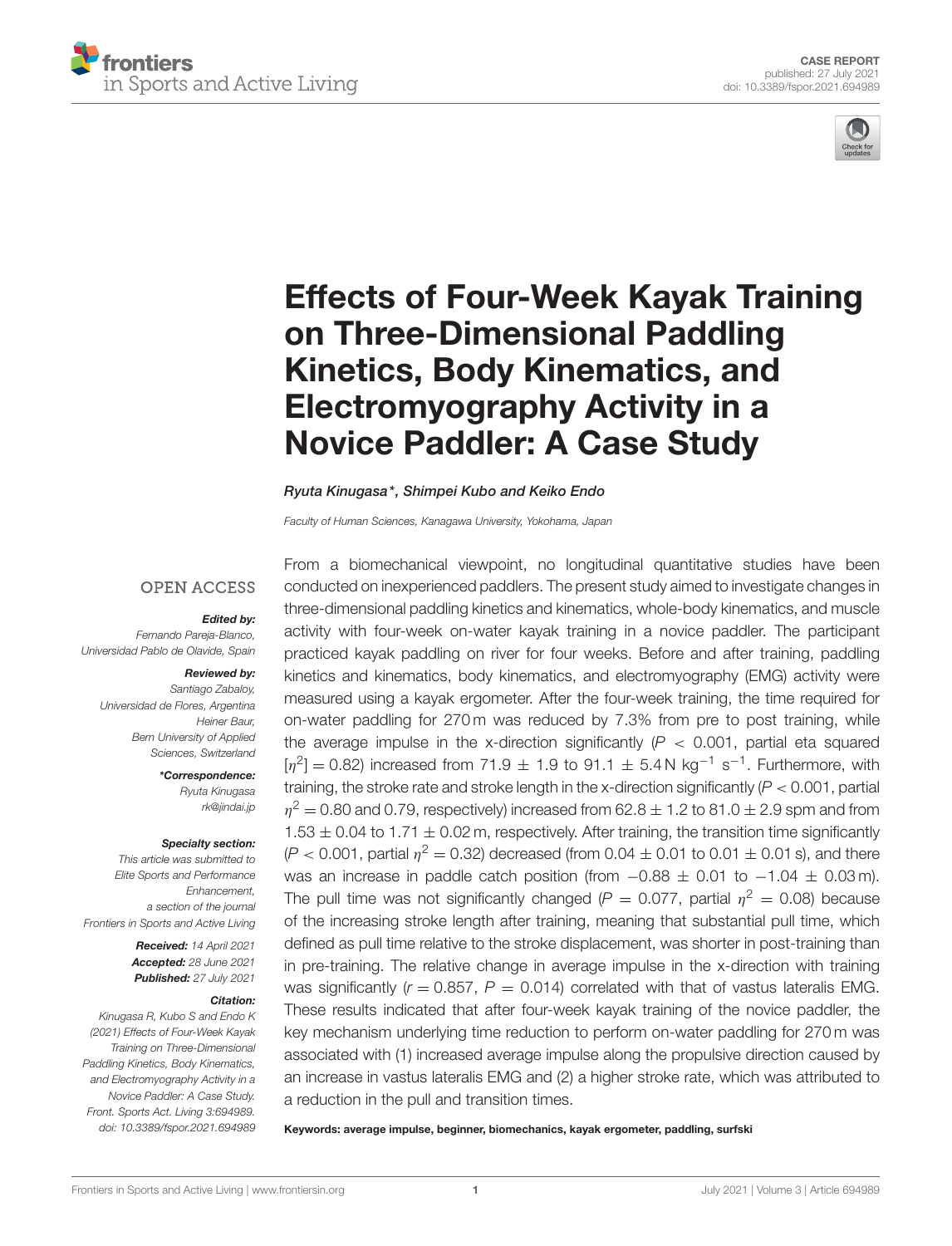# INTRODUCTION

Mechanical loading caused by inappropriate paddling skills is an important factor behind pain development among kayak and canoe paddlers [\(Walsh, 1989\)](#page-8-0). According to questionnaire results, more than half of flat-water kayak paddlers experienced shoulder injuries [\(Walsh, 1989;](#page-8-0) [Edwards,](#page-8-1) [1993;](#page-8-1) [Toohey et al., 2019\)](#page-8-2). Indeed, injuries typically occur in the upper body regions, with shoulder, thoracic, lumbar, and pelvic/hip injuries accounting for 27%, 13%, 12%, and 10%, respectively [\(Toohey et al., 2019\)](#page-8-2). Therefore, in order to prevent chronic injuries associated with the practices of kayak paddlers, experienced paddlers should possess the ability to identify and correct problematic paddling skills, whereas beginners should learn proper paddling skills.

Paddling skills are evaluated using biomechanical parameters. Several biomechanical studies have focused on the paddling skills of experienced paddlers, including international-level paddlers. In contrast, studies on novice paddlers are very limited. With a cross-sectional design, two research groups have included novice paddlers in their studies. [Sanders and Kendal \(1992\)](#page-8-3) examined paddlers ranging in experience from novice to elite to determine factors associated with superior performance; they reported that the on-water paddling performance of novice paddlers was associated with a low stroke frequency, which was attributed to the maximization of both pull and glide times. On the other hand, [Limonta et al. \(2010\)](#page-8-4) conducted a three-dimensional motion analysis to measure the angular displacement of the elbows, knees, pelvis, and torso among elite, intermediate-level, and novice paddlers and reported that the novice paddlers displayed a significantly lower stroke length than the international- and intermediate-level paddlers, which could be explained by the insufficient rotations of the pelvis and torso.

Only one longitudinal study was conducted on novice paddlers. [Yoshio et al. \(1974\)](#page-8-5) visually compared unprocessed data and showed that the muscle activity patterns of the upper limbs were not different between skilled and inexperienced paddlers and that four-week practice had no effect on the muscle activity in beginners. To understand the paddling skills of novice paddlers, it is necessary to at least quantify their whole-body kinematics, as well as the force generated in the paddle shaft and the muscle activity while paddling. Therefore, the present study aimed to investigate the effects of four-week on-water kayak training on whole-body kinematics, paddling kinetics and kinematics, and muscle activity in a novice paddler. The training period was based on a previous study [\(Sakadjian et al., 2014\)](#page-8-6), which suggested that four weeks were sufficient to change performance and acquire sports skills. As greater pelvic and torso rotations are acquired for the transition from a beginner to an intermediate-level paddler [\(Limonta et al., 2010\)](#page-8-4), we hypothesized that four-week kayak training for a novice paddler would lead to increased pelvic and torso rotations, which would facilitate an increase in stroke length.

# MATERIALS AND METHODS

# **Participant**

A 43-year-old novice male paddler (height, 167.0 cm; weight, 59.7 kg) volunteered to participate in this study. He provided written informed consent before participation. This study was conducted in accordance with the tenets of the Declaration of Helsinki and was approved by the local ethics committee.

# **Training**

Training was conducted for four weeks (3–5 days per week, 9– 95 min per day) and consisted of kayak paddling practice on the river using a surfski apparatus (Epic V5; Epic Kayaks, TN, USA). The training program is summarized in **[Supplementary Table 1](#page-7-0)**.

# Experimental Design

Two tests were performed before and after training. With respect to the on-water test, the participant was required to perform all-out paddling for 270 m on the river. The paddling onergometer test with a kayak ergometer (K1 Ergo; Australian Sports Commission, Canberra, Australia) lasted for ∼20 s. The participant was capable of completing at least seven strokes at the following stroke rates: 56 strokes per min (spm) (defined as slow stroke rate), 69 spm (defined as medium stroke rate), and maximal stroke rate (defined as the rate at which the paddler needed to paddle to the maximum possible extent). The order of stroke rates was randomized. A recovery time of 1 min was allowed between the trials.

# **Measurements**

### On-Water Test

The all-out paddling time was determined by requesting the paddler to complete a specified distance of 270 m and timed with a stopwatch by one of the investigators.

### On-Ergometer Test

A strain gauge load cell (LUR-A-1KNSA1; Kyowa Electronic Instruments, Tokyo, Japan) was placed between the rope from the ergometer flywheel and the right end of the paddle shaft. The force was collected during paddling at a sampling rate of 1500 Hz. We performed the calibration statically by loading the calibrated weights.

A motion-capture system (Raptor-12; Motion Analysis, CA, USA) was used to measure the three-dimensional coordinates of reflective markers during the paddling on-ergometer test. The placement of reflective markers is described in **[Supplemental Materials](#page-7-0)**. We defined the x-, y-, and z-axes in the global coordinate system as the posterior  $(+)$ /anterior  $(-)$ , lateral  $(+)$ /medial  $(-)$ , and superior  $(+)$ /inferior  $(-)$  directions, respectively. The frame rate of the motion-capture system was 150 Hz.

Electromyography (EMG) recordings were captured from seven muscles (biceps brachii, triceps brachii, anterior deltoid, trapezius, latissimus dorsi, vastus lateralis, musculus obliquus externus abdominis) on the dominant side of the body using standard wireless electrodes (Trigno; Delsys, MA, USA). The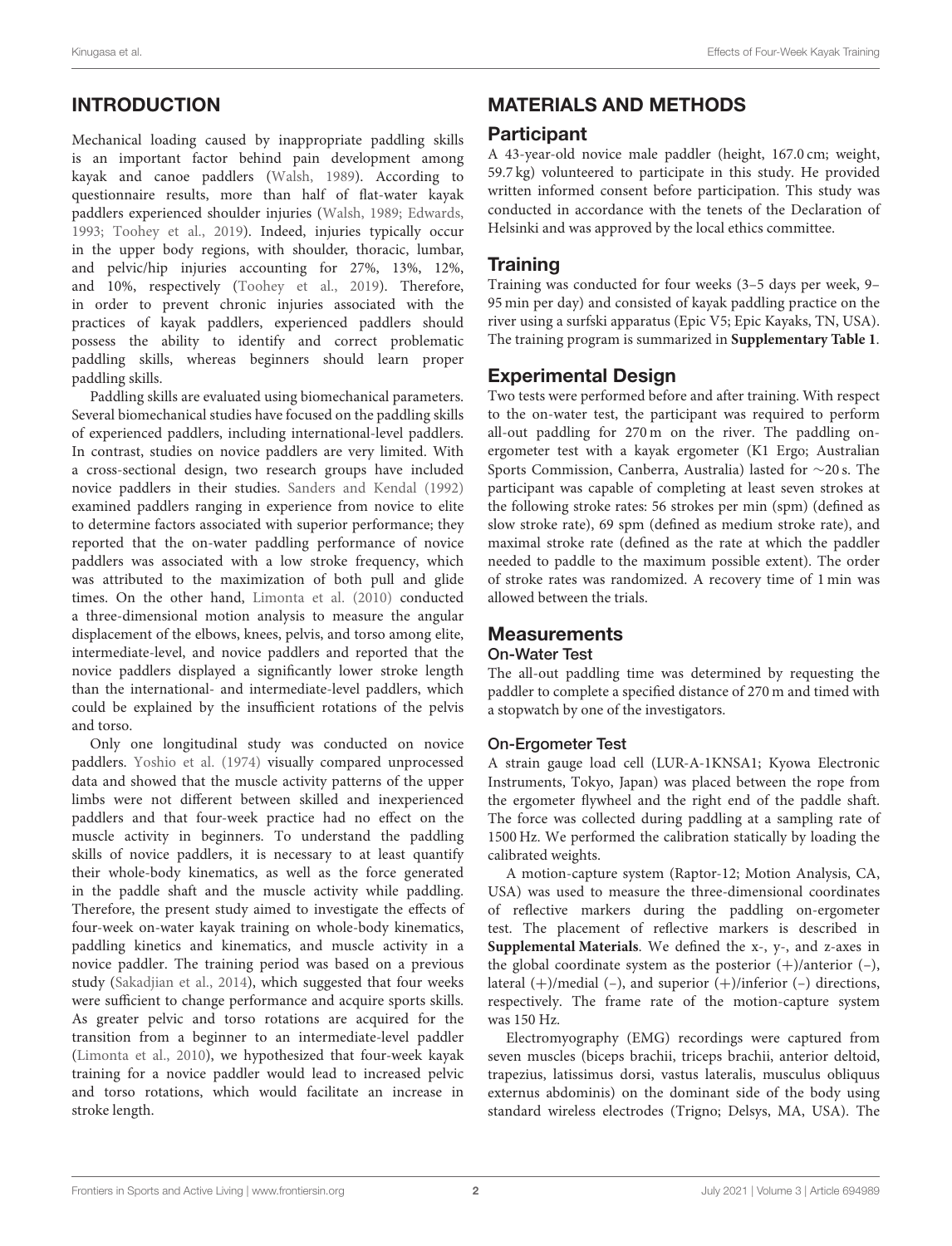placement and preparation of electrodes are detailed in the Methods section of **[Supplemental Materials](#page-7-0)**.

# Data Analysis

Details of data analysis are described in the Methods section of **[Supplemental Materials](#page-7-0)**. One stroke cycle was divided into three phases: pull, transition, and return. The pull phase began from the minimum value of the x-coordinate of the right edge marker of the paddle shaft to just before the transition phase (**[Supplementary Figure 1](#page-7-0)**). The transition phase began from the maximum value of the y-coordinate of the right edge marker of the paddle shaft to the maximum value of the y-coordinate of the left edge marker of the paddle shaft. The return phase began from the maximum value of the x-coordinate of the right edge marker of the paddle shaft to just before the pull phase in the next cycle. The force vector was calculated from the load cell and motion-capture system and was subsequently separated into the force in each axis in the global coordinate system. The peak force and impulse in each axis were calculated as the peak value and integration of force during the pull phase, respectively. The average impulse was calculated as the impulse divided by the time of one stroke cycle. We calculated the duration of each phase and stroke rate. The stroke length was defined as the distance from the position of the paddle shaft at the initiation of the pull phase to the value at the farthest point and was calculated for each axis. The catch and release positions of the paddle were the xcoordinates of the marker of the paddle shaft at the initiation and end of the pull phase, respectively. The catch and finish positions were normalized according to the position of the pelvic center. We defined the pelvic and torso rotation angles as the maximum angular difference around the vertical axis of the pelvic and upper body segments during the pull phase, respectively. The joint angle at catch was calculated for the external rotation, elevation, and horizontal abduction of the shoulder, elbow flexion, forearm pronation, and wrist flexion.

The integrated EMG of each muscle was normalized by their respective values obtained from the maximal voluntary contraction trials. The EMG data were divided into two halves during the pull phase: (1) the first half, which was the phase from the catch to peak force, and (2) the second half, which was the phase from the peak force to release.

As for the reproducibility of the analysis for major variables, the average intraindividual coefficient of variation was 4.9% for peak force, 2.1% for stroke rate, 2.6% for stroke length, 9.0% for pelvic rotation, 15.9% for torso rotation, 13.2% for latissimus dorsi EMG, and 7.3% for vastus lateralis EMG.

# Statistical Analyses

All data are presented as mean ± standard deviation. Based on the finding that novice skills are less reproducible [\(Limonta et al.,](#page-8-4) [2010\)](#page-8-4), seven strokes completed by the participant were assumed as independent variables in the present study. We analyzed the measured variables using repeated-measures two-way analysis of variance (time  $\times$  stroke rate). If significant interactions were identified, the main effect of time was subsequently analyzed using Tukey's post-hoc test. The effect size was expressed as partial eta squared  $(\eta^2)$ , assuming a small, medium, and large effect size

of <0.02, 0.02–0.26, and >0.26, respectively [\(Bakeman, 2005\)](#page-8-7). Spearman's Rho correlation coefficients (r) were calculated. The significance level was set at  $P < 0.05.$ 

# RESULTS

# On-Water Test

The time required for paddling for 270 m was reduced by 7.3% from pre-training (99.3 s) to post-training (92.0 s).

# On-Ergometer Test

#### Paddling Kinetics

Peak force significantly decreased for medium  $(P < 0.001)$  and slow (P = 0.016) stroke rates after training (**[Table 1](#page-3-0)**). After training, the impulse significantly increased in the x-direction for medium ( $P < 0.001$ ) and slow ( $P < 0.001$ ) stroke rates; conversely, the impulse significantly decreased in the y- direction for maximal ( $P < 0.001$ ) and slow ( $P = 0.014$ ) stroke rates and in the z-direction for all three stroke rates. The average impulse significantly increased in the x-direction for all three stroke rates after training (maximal and slow  $P < 0.001$ , medium  $P = 0.020$ ).

#### Paddling Kinematics and Temporal Parameters

The stroke rate significantly increased for maximal  $(P < 0.001)$ and medium  $(P = 0.029)$  stroke rates after training (**[Table 1](#page-3-0)**). The stroke length in the x-direction significantly increased for all three stroke rates after training (maximal and medium  $P < 0.001$ , slow  $P = 0.002$ ). The stroke length in the y-direction significantly decreased for the maximal ( $P < 0.001$ ) stroke rate after training, whereas the opposite occurred for the medium ( $P = 0.047$ ) stroke rate. The transition time for all three stroke rates significantly decreased after training (maximal and slow  $P < 0.001$ , medium  $P = 0.018$ ). However, the pull time was not significantly ( $P =$ 0.077) changed after training. There was a significant increase in the paddle catch position and elbow position after four-week training for all three stroke rates (all  $P < 0.001$ ).

### Body Kinematics

The torso rotation angular displacement significantly increased for the slow stroke rate after training (**[Table 2](#page-4-0)**). The shoulder's external rotation angle in the catch position significantly increased for the maximal  $(P = 0.029)$  and slow  $(P < 0.001)$ stroke rates after training. Moreover, the shoulder's horizontal abduction angle significantly increased for all three stroke rates after training (all  $P < 0.001$ ). After training, the wrist flexion angle significantly increased (medium  $P = 0.012$ , slow  $P < 0.001$ ).

### EMG

During the first half of the pull phase, which mainly involved kayak propulsive velocity, a significant increase in EMG activity was observed in the triceps brachii (maximal stroke rate,  $P <$ 0.001), latissimus dorsi (all three stroke rates,  $P < 0.001$ ), and vastus lateralis (maximal stroke rate,  $P < 0.001$ ), whereas a decrease was detected in the anterior deltoid (maximal stroke rate,  $P < 0.001$ ), trapezius (all three stroke rates,  $P < 0.001$ ),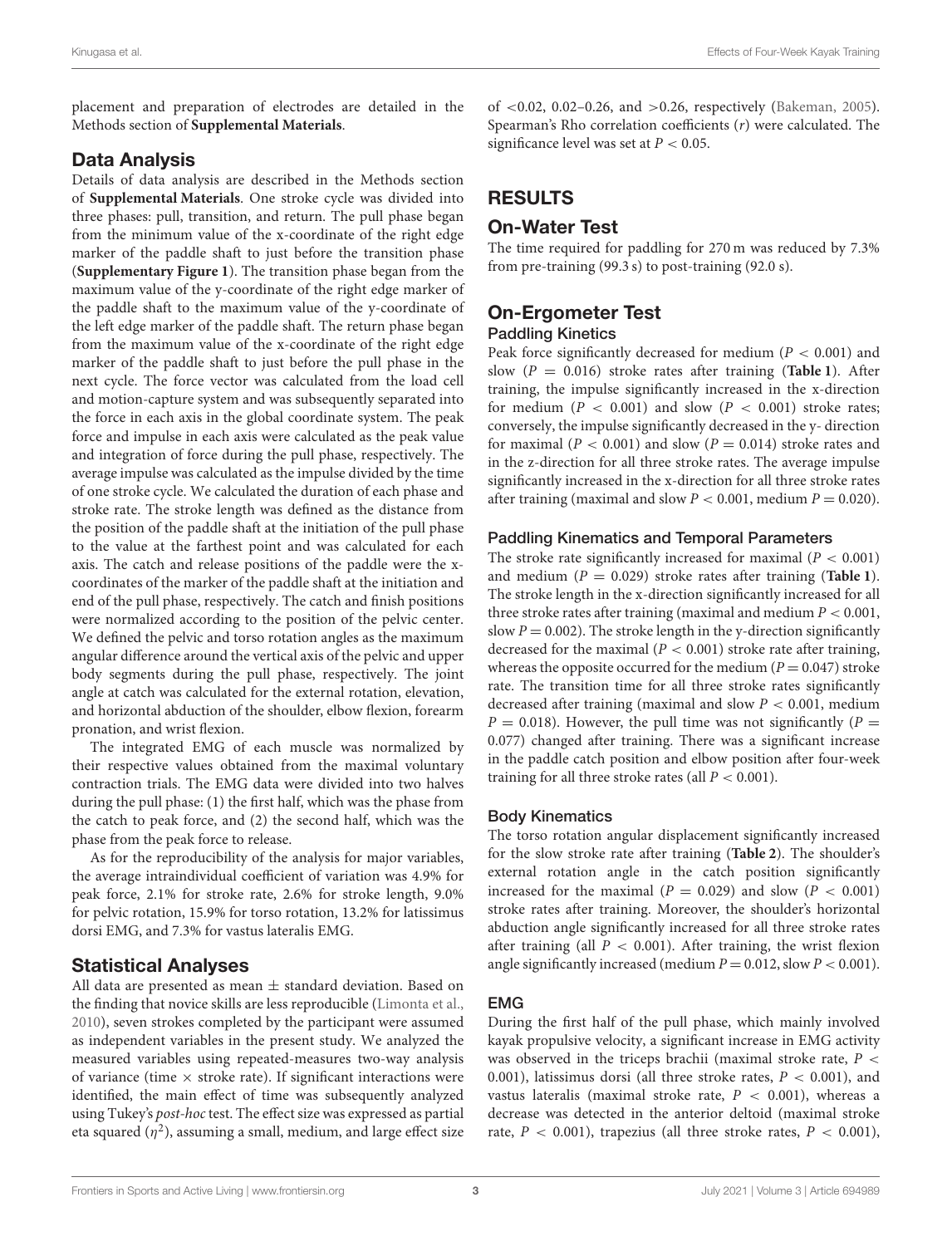#### <span id="page-3-0"></span>TABLE 1 | Effect of 4-week kayaking training on the paddling kinetics, paddling kinematics, and temporal parameters.

|                                      |                  |                       |                  | <b>Time</b>      | Analysis of variance      |        |                  | Post-hoc<br>comparisons |                          |
|--------------------------------------|------------------|-----------------------|------------------|------------------|---------------------------|--------|------------------|-------------------------|--------------------------|
| Variable                             | <b>Direction</b> | <b>Stroke</b><br>rate | Pre              | Post             | Factor                    | F      | Partial $\eta$ 2 | P                       |                          |
| Peak force                           | X                | Maximal               | $2.59 \pm 0.09$  | $2.63 \pm 0.16$  | Time                      | 18.56  | 0.34             | $< 0.001*$              |                          |
| $(N kg^{-1})$                        |                  | Medium                | $2.16 \pm 0.12$  | $1.83 \pm 0.06$  | Stroke rate               | 260.73 | 0.94             | $< 0.001*$              |                          |
|                                      |                  | Slow                  | $1.78 \pm 0.09$  | $1.63 \pm 0.09$  | Time $\times$ Stroke rate | 18.56  | 0.34             | $< 0.001$ <sup>#</sup>  | Medium, Slow             |
| Impulse ( $N$ kg <sup>-1</sup> s)    | Χ                | Maximal               | $137.4 \pm 4.3$  | $134.9 \pm 4.0$  | Time                      | 55.26  | 0.61             | $< 0.001*$              |                          |
|                                      |                  | Medium                | $113.4 \pm 1.6$  | $120.2 \pm 2.6$  | Stroke rate               | 127.46 | 0.88             | $< 0.001*$              |                          |
|                                      |                  | Slow                  | $109.3 \pm 4.3$  | $129.1 \pm 3.3$  | Time $\times$ Stroke rate | 35.69  | 0.66             | $< 0.001$ <sup>#</sup>  | Medium, Slow             |
|                                      | Υ                | Maximal               | $43.4 \pm 2.4$   | $28.9 \pm 8.4$   | Time                      | 26.76  | 0.43             | $< 0.001*$              |                          |
|                                      |                  | Medium                | $32.8 \pm 1.1$   | $33.7 \pm 3.5$   | Stroke rate               | 8.48   | 0.32             | $0.001*$                |                          |
|                                      |                  | Slow                  | $32.7 \pm 1.8$   | $27.1 \pm 2.0$   | Time $\times$ Stroke rate | 12.85  | 0.42             | $< 0.001$ <sup>#</sup>  | Maximal, Slow            |
|                                      | Ζ                | Maximal               | $20.6 \pm 2.4$   | $0.8 \pm 12.7$   | Time                      | 55.46  | 0.61             | $< 0.001*$              |                          |
|                                      |                  | Medium                | $18.1 \pm 2.2$   | $10.6 \pm 3.6$   | Stroke rate               | 4.08   | 0.18             | $0.025*$                |                          |
|                                      |                  | Slow                  | $14.3 \pm 2.7$   | $2.2 \pm 1.8$    | Time $\times$ Stroke rate | 4.18   | 0.19             | $0.023*$                | Maximal,<br>Medium, Slow |
| Average impulse                      | Χ                | Maximal               | $71.9 \pm 1.9$   | $91.1 \pm 5.4$   | Time                      | 169.26 | 0.82             | $< 0.001*$              |                          |
| $(N \text{ kg}^{-1} \text{ s}^{-1})$ |                  | Medium                | $61.3 \pm 1.6$   | $67.3 \pm 2.3$   | Stroke rate               | 294.34 | 0.94             | $< 0.001*$              |                          |
|                                      |                  | Slow                  | $50.8 \pm 1.8$   | $60.3 \pm 2.4$   | Time $\times$ Stroke rate | 19.48  | 0.52             | $< 0.001$ <sup>#</sup>  | Maximal,<br>Medium, Slow |
|                                      | Υ                | Maximal               | $22.8 \pm 1.6$   | $19.4 \pm 5.4$   | Time                      | 4.22   | 0.10             | $0.047*$                |                          |
|                                      |                  | Medium                | $17.8 \pm 1.6$   | $18.8 \pm 2.3$   | Stroke rate               | 28.76  | 0.62             | $< 0.001*$              |                          |
|                                      |                  | Slow                  | $15.2 \pm 1.8$   | $12.7 \pm 2.4$   | Time $\times$ Stroke rate | 3.08   | 0.15             | 0.059                   |                          |
|                                      | Ζ                | Maximal               | $10.8 \pm 1.4$   | $0.5 \pm 8.4$    | Time                      | 34.21  | 0.49             | $< 0.001*$              |                          |
|                                      |                  | Medium                | $9.8 \pm 1.1$    | $5.9\pm1.9$      | Stroke rate               | 4.27   | 0.19             | $0.022*$                |                          |
|                                      |                  | Slow                  | $6.6 \pm 1.2$    | $1.0 \pm 0.9$    | Time $\times$ Stroke rate | 2.97   | 0.14             | 0.064                   |                          |
| Stroke rate (spm)                    |                  | Maximal               | $62.8 \pm 1.2$   | $81.0 \pm 2.9$   | Time                      | 139.7  | 0.80             | $< 0.001*$              |                          |
|                                      |                  | Medium                | $64.9 \pm 1.7$   | $67.2 \pm 2.2$   | Stroke rate               | 254.64 | 0.93             | $< 0.001*$              |                          |
|                                      |                  | Slow                  | $55.8 \pm 1.0$   | $56.1 \pm 1.8$   | Time $\times$ Stroke rate | 92.85  | 0.84             | $< 0.001$ <sup>#</sup>  | Maximal,<br>Medium       |
| Stroke length (m)                    | Χ                | Maximal               | $1.53 \pm 0.04$  | $1.71 \pm 0.02$  | Time                      | 136.02 | 0.79             | $< 0.001*$              |                          |
|                                      |                  | Medium                | $1.30 \pm 0.03$  | $1.43 \pm 0.05$  | Stroke rate               | 222.01 | 0.93             | $< 0.001*$              |                          |
|                                      |                  | Slow                  | $1.38 \pm 0.04$  | $1.44 \pm 0.02$  | Time $\times$ Stroke rate | 9.95   | 0.36             | $< 0.001$ <sup>#</sup>  | Maximal,<br>Medium, Slow |
|                                      | Υ                | Maximal               | $0.75 \pm 0.02$  | $0.50 \pm 0.09$  | Time                      | 22.41  | 0.38             | $< 0.001*$              |                          |
|                                      |                  | Medium                | $0.53 \pm 0.04$  | $0.58 \pm 0.03$  | Stroke rate               | 6.93   | 0.28             | $0.003*$                |                          |
|                                      |                  | Slow                  | $0.61 \pm 0.05$  | $0.59 \pm 0.02$  | Time $\times$ Stroke rate | 34.66  | 0.66             | $< 0.001$ <sup>#</sup>  | Maximal,<br>Medium       |
|                                      | Ζ                | Maximal               | $-0.51 \pm 0.05$ | $-0.57 \pm 0.18$ | Time                      | 24     | 0.40             | $< 0.001*$              |                          |
|                                      |                  | Medium                | $-0.57 \pm 0.05$ | $-0.76 \pm 0.19$ | Stroke rate               | 9.78   | 0.35             | $< 0.001*$              |                          |
|                                      |                  | Slow                  | $-0.59 \pm 0.07$ | $-0.88 \pm 0.08$ | Time $\times$ Stroke rate | 3.1    | 0.15             | 0.057                   |                          |
| Pull time (s)                        |                  | Maximal               | $0.90 \pm 0.02$  | $0.76 \pm 0.04$  | Time                      | 3.31   | 0.08             | 0.077                   |                          |
|                                      |                  | Medium                | $0.89 \pm 0.02$  | $0.88 \pm 0.06$  | Stroke rate               | 173.63 | 0.91             | $< 0.001*$              |                          |
|                                      |                  | Slow                  | $1.05 \pm 0.02$  | $1.12 \pm 0.05$  | Time $\times$ Stroke rate | 26.79  | 0.60             | $< 0.001$ <sup>#</sup>  |                          |
| Transition time (s)                  |                  | Maximal               | $0.04 \pm 0.01$  | $0.01 \pm 0.01$  | Time                      | 16.84  | 0.32             | $< 0.001*$              |                          |
|                                      |                  | Medium                | $0.03 \pm 0.01$  | $0.04 \pm 0.02$  | Stroke rate               | 9.18   | 0.34             | $0.001*$                |                          |
|                                      |                  | Slow                  | $0.03 \pm 0.01$  | $0.00 \pm 0.02$  | Time $\times$ Stroke rate | 18.44  | 0.51             | $< 0.001$ <sup>#</sup>  | Maximal,<br>Medium, Slow |
| Catch position (m)                   |                  | Maximal               | $-0.88 \pm 0.01$ | $-1.04 \pm 0.03$ | Time                      | 913.54 | 0.96             | $< 0.001*$              |                          |
|                                      |                  | Medium                | $-0.84 \pm 0.01$ | $-1.03 \pm 0.01$ | Stroke rate               | 15.47  | 0.46             | $< 0.001*$              |                          |
|                                      |                  | Slow                  | $-0.91 \pm 0.01$ | $-1.02 \pm 0.02$ | Time $\times$ Stroke rate | 18.52  | 0.51             | $< 0.001$ <sup>#</sup>  | Maximal,<br>Medium, Slow |

(Continued)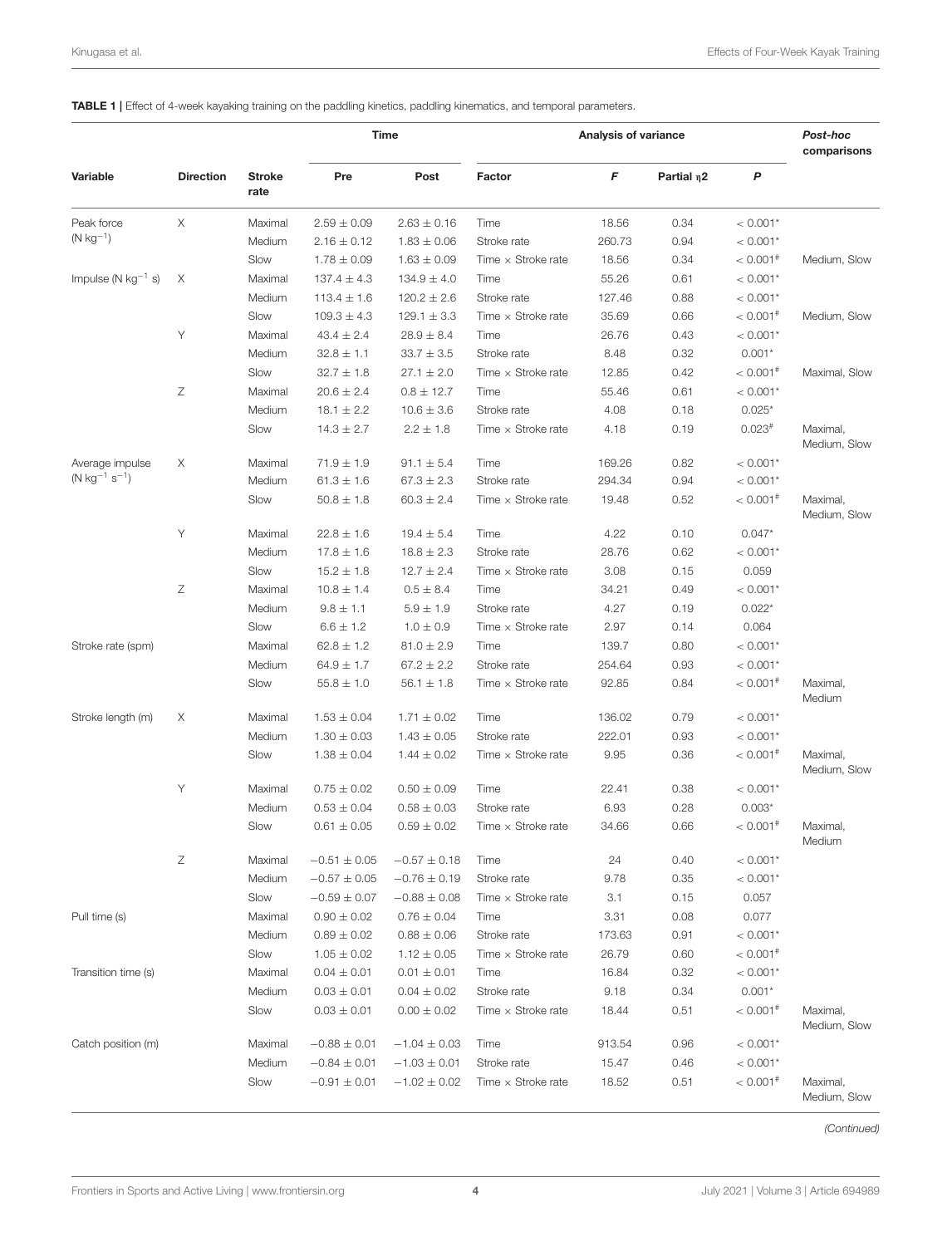#### TABLE 1 | Continued

| Variable         | <b>Direction</b> | <b>Stroke</b><br>rate | <b>Time</b>     |                 | Analysis of variance      |        |                        |            | Post-hoc<br>comparisons |
|------------------|------------------|-----------------------|-----------------|-----------------|---------------------------|--------|------------------------|------------|-------------------------|
|                  |                  |                       | Pre             | Post            | Factor                    | F      | Partial n <sub>2</sub> | P          |                         |
| Release position |                  | Maximal               | $0.69 \pm 0.04$ | $0.67 \pm 0.02$ | Time                      | 15.93  | 0.31                   | $< 0.001*$ |                         |
| (m)              |                  | <b>Medium</b>         | $0.48 \pm 0.03$ | $0.42 \pm 0.02$ | Stroke rate               | 288.13 | 0.94                   | $< 0.001*$ |                         |
|                  |                  | Slow                  | $0.49 \pm 0.03$ | $0.45 \pm 0.01$ | Time $\times$ Stroke rate | 1.88   | 0.09                   | 0.167      |                         |

Values in two colums on the left are means and standard deviation. X, anterior-posterior direction; Y, medial-lateral direction; Z, superior-inferior direction. Time: Time factor (Pre vs. Post); Stroke rate: Stroke rate factor (Maximal vs. Medium vs. Slow).

 $*P < 0.05$  indicating a significant main effect.  $*P < 0.05$  indicating a significant interaction.

The stroke rate, which showed significant differeces in the intereaction and main effect of time, is noted in the most right column.

<span id="page-4-0"></span>TABLE 2 | Effect of 4-week kayaking training on the joint angle at catch position, pelvic and torso rotation angular displacements.

|                      |                       | Mean $\pm$ SD    |                  | Analysis of variance      | Post-hoc<br>comparisons |                        |                        |                          |
|----------------------|-----------------------|------------------|------------------|---------------------------|-------------------------|------------------------|------------------------|--------------------------|
| Variable             | <b>Stroke</b><br>rate | Pre              | Post             | Factor                    | F                       | Partial n <sub>2</sub> | P                      |                          |
| Shoulder external    | Maximal               | $-30.7 \pm 2.5$  | $-27.2 \pm 3.6$  | Time                      | 11.39                   | 0.24                   | $0.002*$               |                          |
| rotation             | Medium                | $-33.0 \pm 1.0$  | $-33.3 \pm 3.1$  | Stroke rate               | 7.09                    | 0.28                   | $0.003*$               |                          |
|                      | Slow                  | $-33.8 \pm 2.8$  | $-27.9 \pm 2.6$  | Time $\times$ Stroke rate | 3.99                    | 0.18                   | $0.027$ <sup>#</sup>   | Maximal, Slow            |
| Shoulder elevation   | Maximal               | $27.8 \pm 2.2$   | $42.6 \pm 2.3$   | Time                      | 213.99                  | 0.86                   | $< 0.001*$             |                          |
|                      | Medium                | $28.3 \pm 2.4$   | $40.7 \pm 4.8$   | Stroke rate               | 10.77                   | 0.37                   | $< 0.001*$             |                          |
|                      | Slow                  | $31.2 \pm 2.6$   | $48.4 \pm 3.1$   | Time $\times$ Stroke rate | 1.86                    | 0.09                   | 0.170                  |                          |
| Shoulder             | Maximal               | $76.0 \pm 2.4$   | $90.3 \pm 5.6$   | Time                      | 291.91                  | 0.89                   | $< 0.001*$             |                          |
| horizontal           | Medium                | $77.7 \pm 1.9$   | $97.7 \pm 3.2$   | Stroke rate               | 8.12                    | 0.31                   | $0.001*$               |                          |
| abduction            | Slow                  | $77.4 \pm 2.6$   | $97.8 \pm 2.0$   | Time $\times$ Stroke rate | 3.36                    | 0.16                   | $0.046*$               | Maximal,<br>Medium, Slow |
| <b>Elbow flexion</b> | Maximal               | $126.9 \pm 1.9$  | $129.9 \pm 3.4$  | Time                      | 2.83                    | 0.07                   | 0.101                  |                          |
|                      | Medium                | $123.4 \pm 1.8$  | $119.0 \pm 3.7$  | Stroke rate               | 25.26                   | 0.58                   | $< 0.001*$             |                          |
|                      | Slow                  | $122.7 \pm 2.7$  | $119.3 \pm 3.3$  | Time $\times$ Stroke rate | 5.79                    | 0.24                   | $0.007$ <sup>#</sup>   |                          |
| Forearm pronation    | Maximal               | $-29.1 \pm 3.1$  | $-42.2 \pm 4.8$  | Time                      | 90.08                   | 0.71                   | $< 0.001*$             |                          |
|                      | Medium                | $-27.6 \pm 3.2$  | $-41.5 \pm 6.5$  | Stroke rate               | 12.1                    | 0.40                   | $< 0.001*$             |                          |
|                      | Slow                  | $-21.7 \pm 2.4$  | $-34.2 \pm 3.6$  | Time $\times$ Stroke rate | 0.09                    | 0.00                   | 0.918                  |                          |
| Wrist flexion        | Maximal               | $33.0 \pm 2.7$   | $32.8 \pm 3.2$   | Time                      | 11.32                   | 0.24                   | $0.002*$               |                          |
|                      | Medium                | $30.3 \pm 2.8$   | $33.9 \pm 4.0$   | Stroke rate               | 0.45                    | 0.02                   | 0.642                  |                          |
|                      | Slow                  | $28.7 \pm 2.0$   | $35.0 \pm 2.3$   | Time $\times$ Stroke rate | 3.84                    | 0.18                   | $0.031*$               | Medium, Slow             |
| Pelvic               | Maximal               | $4.47 \pm 1.37$  | $0.31 \pm 3.37$  | Time                      | 90.92                   | 0.72                   | $< 0.001*$             |                          |
|                      | Medium                | $4.87 \pm 1.82$  | $-1.45 \pm 1.3$  | Stroke rate               | 0.99                    | 0.05                   | 0.382                  |                          |
|                      | Slow                  | $4.73 \pm 1.38$  | $-1.98 \pm 1.61$ | Time $\times$ Stroke rate | 1.75                    | 0.09                   | 0.188                  |                          |
| Torso                | Maximal               | $-0.44 \pm 8.16$ | $1.39 \pm 13.39$ | Time                      | 0.53                    | 0.01                   | 0.469                  |                          |
|                      | Medium                | $5.53 \pm 9.05$  | $-0.38 \pm 3.56$ | Stroke rate               | 0.21                    | 0.01                   | 0.811                  |                          |
|                      | Slow                  | $2.46 \pm 3.7$   | $0.76 \pm 9.16$  | Time $\times$ Stroke rate | 0.72                    | 0.04                   | 0.493                  |                          |
| Pelvic rotation      | Maximal               | $26.1 \pm 2.3$   | $29.4 \pm 2.0$   | Time                      | 21.11                   | 0.37                   | $< 0.001*$             |                          |
| angular              | Medium                | $18.1 \pm 1.8$   | $19.6 \pm 0.7$   | Stroke rate               | 158.23                  | 0.90                   | $< 0.001*$             |                          |
| displacement         | Slow                  | $16.6 \pm 1.3$   | $18.7 \pm 1.1$   | Time $\times$ Stroke rate | 1.02                    | 0.05                   | 0.370                  |                          |
| Torso rotation       | Maximal               | $86.2 \pm 5.3$   | $77.9 \pm 4.1$   | Time                      | 4.71                    | 0.12                   | $0.037*$               |                          |
| anglular             | Medium                | $63.1 \pm 2.5$   | $66.5 \pm 2.2$   | Stroke rate               | 37.15                   | 0.67                   | $< 0.001*$             |                          |
| displacement         | Slow                  | $46.5 \pm 17.4$  | $67.3 \pm 3.8$   | Time $\times$ Stroke rate | 12.07                   | 0.40                   | $< 0.001$ <sup>#</sup> | Slow                     |

Values in two colums on the left are means and standard deviation. Units are degree. Shoulder external rotation; internal(+)/external(-), Shoulder elevation; elevation(+)/depression(-), Shoulder horizontal abduction; adduction(+)/abduction(-), Elbow flexion; extension(+)/flexion(-), Forearm pronation; pronation(+)/supination(-), Wrist flexion; flexion(+)/extension(-). ime: Time factor (Pre vs. Post); Stroke rate: Stroke rate factor (Maximal vs. Medium vs. Slow).

 $*P < 0.05$  indicating a significant main effect.  $*P < 0.05$  indicating a significant interaction.

The stroke rate, which showed significant differeces in the intereaction and main effect of time, is noted in the most right column.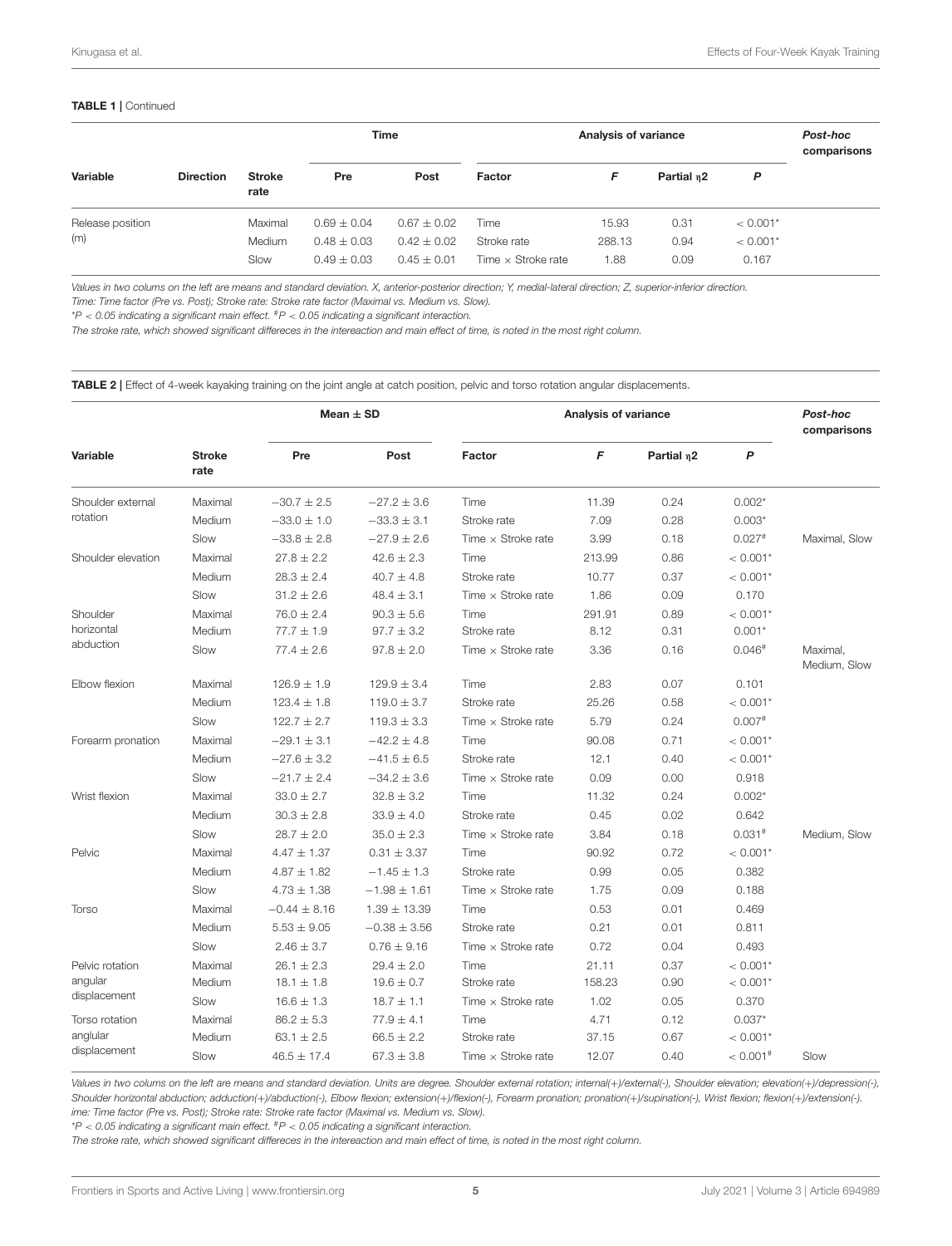#### <span id="page-5-0"></span>TABLE 3 | Effect of 4-week kayaking training on the EMG activities for each muscle at 1st and 2nd halves of pull phase.

|                   |          |                       | Mean $\pm$ SD   |                 | Analysis of variance      | Post-hoc<br>comparisons |                  |                        |                          |
|-------------------|----------|-----------------------|-----------------|-----------------|---------------------------|-------------------------|------------------|------------------------|--------------------------|
| <b>Muscle</b>     | Phase    | <b>Stroke</b><br>rate | Pre             | Post            | Factor                    | F                       | Partial $\eta$ 2 | P                      |                          |
| Biceps brachii    | 1st half | Maximal               | $6.6 \pm 1.2$   | $10.2 \pm 3.0$  | Time                      | 34.66                   | 0.49             | $< 0.001*$             |                          |
|                   |          | Medium                | $7.0 \pm 0.9$   | $8.6 \pm 1.8$   | Stroke rate               | 1.3                     | 0.07             | 0.286                  |                          |
|                   |          | Slow                  | $5.6 \pm 0.8$   | $9.3 \pm 0.6$   | Time $\times$ Stroke rate | 1.85                    | 0.09             | 0.171                  |                          |
| Triceps brachii   |          | Maximal               | $8.8 \pm 1.3$   | $18.4 \pm 3.9$  | Time                      | 32.65                   | 0.48             | $< 0.001*$             |                          |
|                   |          | Medium                | $6.4 \pm 0.7$   | $6.9 \pm 0.9$   | Stroke rate               | 81.93                   | 0.82             | $< 0.001*$             |                          |
|                   |          | Slow                  | $6.0 \pm 0.8$   | $5.4 \pm 0.5$   | Time $\times$ Stroke rate | 34.45                   | 0.66             | $< 0.001$ <sup>#</sup> | Maximal                  |
| Anterior deltoid  |          | Maximal               | $23.2 \pm 2.8$  | $5.2 \pm 1.4$   | Time                      | 36.57                   | 0.50             | $< 0.001*$             |                          |
|                   |          | Medium                | $17.5 \pm 4.4$  | $13.8 \pm 6.6$  | Stroke rate               | 23.28                   | 0.56             | $< 0.001*$             |                          |
|                   |          | Slow                  | $22.9 \pm 2.6$  | $23.6 \pm 2.4$  | Time $\times$ Stroke rate | 23.62                   | 0.57             | $< 0.001$ <sup>#</sup> | Maximal                  |
| Trapezius         |          | Maximal               | $41.8 \pm 6.2$  | $31.5 \pm 6.5$  | Time                      | 157.38                  | 0.81             | $< 0.001*$             |                          |
|                   |          | Medium                | $35.5 \pm 3.5$  | $15.6 \pm 1.3$  | Stroke rate               | 33.69                   | 0.65             | $< 0.001*$             |                          |
|                   |          | Slow                  | $34.7 \pm 4.2$  | $13.8 \pm 1.8$  | Time $\times$ Stroke rate | 6.31                    | 0.26             | $0.005$ <sup>#</sup>   | Maximal,<br>Medium, Slow |
| Latissimus dorsi  |          | Maximal               | $16.8 \pm 2.9$  | $65.9 \pm 11.2$ | Time                      | 440.75                  | 0.92             | $< 0.001*$             |                          |
|                   |          | Medium                | $15.4 \pm 1.1$  | $43.5 \pm 3.6$  | Stroke rate               | 31.48                   | 0.64             | $< 0.001*$             |                          |
|                   |          | Slow                  | $15.6 \pm 2.3$  | $38.3 \pm 1.9$  | Time $\times$ Stroke rate | 25.81                   | 0.59             | $< 0.001$ <sup>#</sup> | Maximal,<br>Medium, Slow |
| Vastus lateralis  |          | Maximal               | $36.1 \pm 1.8$  | $84.4 \pm 13.6$ | Time                      | 60.94                   | 0.63             | $< 0.001*$             |                          |
|                   |          | Medium                | $24.3 \pm 1.7$  | $19.0 \pm 1.3$  | Stroke rate               | 241.5                   | 0.93             | $< 0.001*$             |                          |
|                   |          | Slow                  | $16.8 \pm 1.7$  | $15.5 \pm 2.0$  | Time $\times$ Stroke rate | 93.38                   | 0.84             | $< 0.001$ <sup>#</sup> | Maximal                  |
| Musculus obliquus |          | Maximal               | $97.5 \pm 27.0$ | $41.5 \pm 7.6$  | Time                      | 70.74                   | 0.66             | $< 0.001*$             |                          |
| externus          |          | Medium                | $50.0 \pm 11.3$ | $22.1 \pm 6.2$  | Stroke rate               | 33.93                   | 0.65             | $< 0.001*$             |                          |
| abdominis         |          | Slow                  | $41.8 \pm 5.4$  | $25.4 \pm 3.7$  | Time $\times$ Stroke rate | 8.74                    | 0.33             | $< 0.001$ <sup>#</sup> | Maximal,<br>Medium, Slow |
| Biceps brachii    | 2nd half | Maximal               | $6.2 \pm 1.2$   | $58.4 \pm 8.7$  | Time                      | 450.88                  | 0.93             | $< 0.001*$             |                          |
|                   |          | Medium                | $8.7 \pm 1.6$   | $29.2 \pm 5.0$  | Stroke rate               | 90.7                    | 0.83             | $< 0.001*$             |                          |
|                   |          | Slow                  | $4.2 \pm 0.6$   | $16.7 \pm 2.9$  | Time $\times$ Stroke rate | 81.98                   | 0.82             | $< 0.001$ <sup>#</sup> | Maximal,<br>Medium, Slow |
| Triceps brachii   |          | Maximal               | $19.6 \pm 2.3$  | $25.1 \pm 2.7$  | Time                      | 70.92                   | 0.66             | $< 0.001*$             |                          |
|                   |          | Medium                | $10.7 \pm 1.3$  | $15.7 \pm 1.3$  | Stroke rate               | 138.21                  | 0.88             | $< 0.001*$             |                          |
|                   |          | Slow                  | $10.8 \pm 0.7$  | $14.0 \pm 2.6$  | Time $\times$ Stroke rate | 1.77                    | 0.09             | 0.184                  |                          |
| Anterior deltoid  |          | Maximal               | $38.7 \pm 5.0$  | $40.1 \pm 6.6$  | Time                      | 16.67                   | 0.32             | $< 0.001*$             |                          |
|                   |          | Medium                | $23.4 \pm 2.3$  | $19.9 \pm 2.6$  | Stroke rate               | 133.75                  | 0.88             | $< 0.001*$             |                          |
|                   |          | Slow                  | $23.0 \pm 1.4$  | $10.4 \pm 2.6$  | Time $\times$ Stroke rate | 11.86                   | 0.40             | $< 0.001$ <sup>#</sup> | Slow                     |
| Trapezius         |          | Maximal               | $73.5 \pm 2.9$  | $48.2 \pm 3.8$  | Time                      | 619.68                  | 0.95             | $< 0.001*$             |                          |
|                   |          | Medium                | $52.9 \pm 3.4$  | $37.3 \pm 2.0$  | Stroke rate               | 139.9                   | 0.89             | $< 0.001*$             |                          |
|                   |          | Slow                  | $57.9 \pm 2.5$  | $30.3 \pm 2.9$  | Time $\times$ Stroke rate | 16.28                   | 0.47             | $< 0.001$ <sup>#</sup> | Maximal,<br>Medium, Slow |
| Latissimus dorsi  |          | Maximal               | $43.2 \pm 6.9$  | $52.2 \pm 2.9$  | Time                      | 11.17                   | 0.24             | $0.002*$               |                          |
|                   |          | Medium                | $30.4 \pm 2.9$  | $38.2 \pm 3.3$  | Stroke rate               | 59.1                    | 0.77             | $< 0.001*$             |                          |
|                   |          | Slow                  | $32.9 \pm 4.2$  | $29.4 \pm 4.0$  | Time $\times$ Stroke rate | 9.07                    | 0.33             | $< 0.001$ <sup>#</sup> | Maximal,<br>Medium       |
| Vastus lateralis  |          | Maximal               | $36.2 \pm 5.4$  | $69.4 \pm 6.9$  | Time                      | 26.23                   | 0.42             | $< 0.001*$             |                          |
|                   |          | Medium                | $18.5 \pm 0.6$  | $10.1 \pm 1.1$  | Stroke rate               | 508.59                  | 0.97             | $< 0.001*$             |                          |
|                   |          | Slow                  | $16.8 \pm 1.9$  | $9.7 \pm 1.1$   | Time $\times$ Stroke rate | 139.36                  | 0.89             | $< 0.001$ <sup>#</sup> | Maximal,<br>Medium, Slow |

(Continued)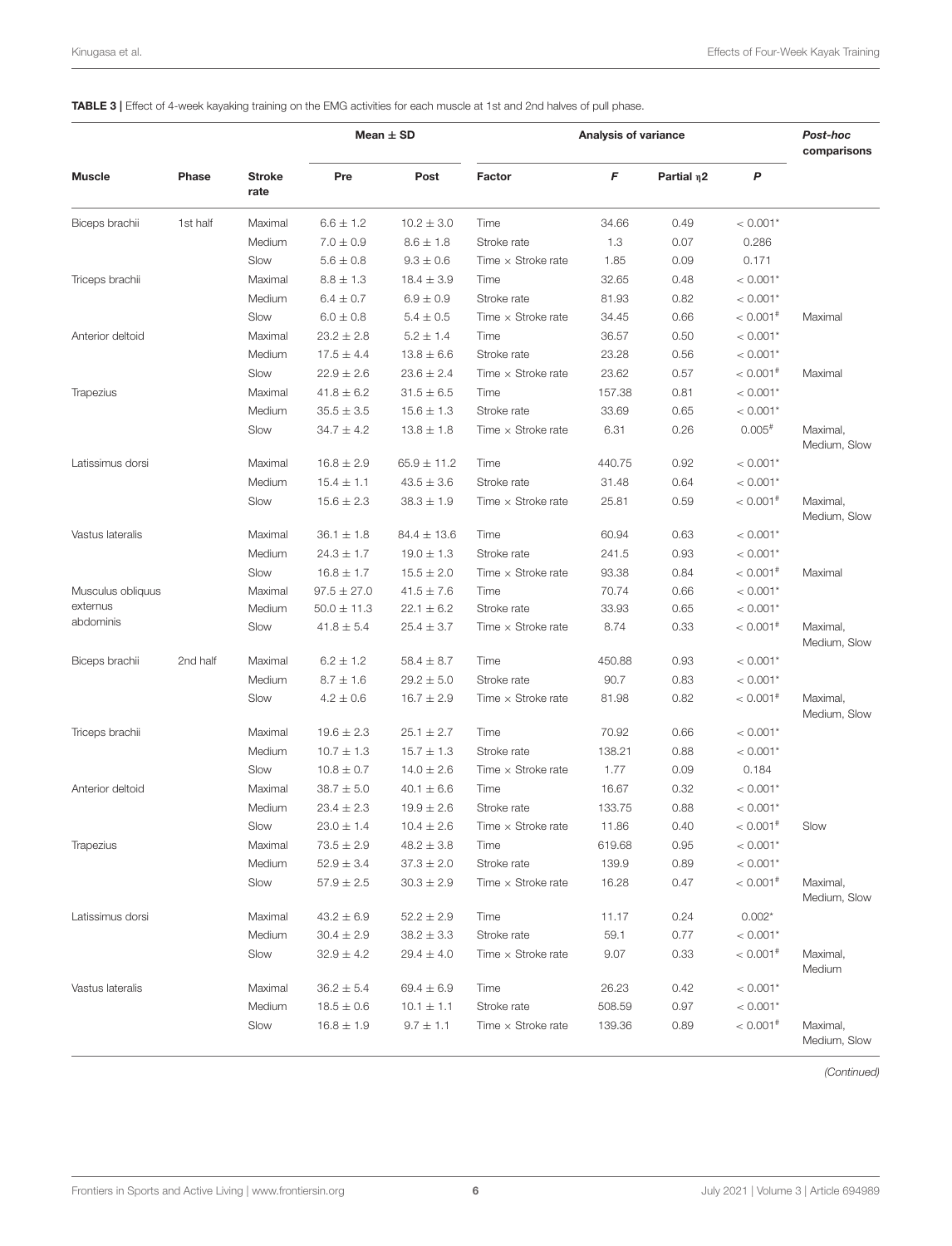#### TABLE 3 | Continued

| <b>Muscle</b>         | Phase | <b>Stroke</b><br>rate | Mean $\pm$ SD  |                | Analysis of variance      |        |            |            | Post-hoc<br>comparisons |
|-----------------------|-------|-----------------------|----------------|----------------|---------------------------|--------|------------|------------|-------------------------|
|                       |       |                       | Pre            | Post           | Factor                    | F      | Partial n2 | P          |                         |
| Musculus obliquus     |       | Maximal               | $27.9 \pm 5.7$ | $39.7 \pm 4.7$ | Time                      | 52.22  | 0.59       | $< 0.001*$ |                         |
| externus<br>abdominis |       | Medium                | $13.7 \pm 2.5$ | $20.3 \pm 2.1$ | Stroke rate               | 110.03 | 0.86       | $< 0.001*$ |                         |
|                       |       | Slow                  | $11.6 \pm 3.1$ | $18.0 \pm 2.8$ | Time $\times$ Stroke rate | 2.44   | 0.12       | 0.101      |                         |

Values in two colums on the left are means and standard deviation. Units are Electromyography (EMG) in % maximal voluntary contraction EMG. Time: Time factor (Pre vs. Post); Stroke rate: Stroke rate factor (Maximal vs. Medium vs. Slow).

 $*P < 0.05$  indicating a significant main effect.  $*P < 0.05$  indicating a significant interaction.

The stroke rate, which showed significant differeces in the intereaction and main effect of time, is noted in the most right column.



<span id="page-6-0"></span>and musculus obliquus externus abdominis (all three stroke rates, maximal and medium  $P < 0.001$ , slow  $P = 0.023$ ) (**[Table 3](#page-5-0)**).

With respect to the results of correlation analysis, the relative change in average impulse in the x-direction with training exhibited a significant correlation with the relative change in vastus lateralis EMG during the first half of the pull phase with training  $(r = 0.857, P = 0.014)$  (**[Figure 1](#page-6-0)**).

### **DISCUSSION**

After four-week kayak training, the time of on-water all-out paddling for 270 m improved by ∼7%. The present case study has shown for the first time that even a novice paddler can improve the on-water average kayak velocity (which was calculated as the distance divided by the time and increased from 9.79 km/h to 10.57 km/h) after four-week kayak training. Thus, the following question arises: What mechanism is involved in increasing average kayak velocity? It is known that a significant relationship between average kayak velocity and stroke rate exists (Hay and Yanai, [1996;](#page-8-8) [Bourgois et al., 1998;](#page-8-9) [Brown et al., 2011\)](#page-8-10). A deterministic model based on a review of previous literature

revealed that the stroke rate was strongly correlated with the average horizontal kayak velocity [\(McDonnell et al., 2013\)](#page-8-11). In the present study, the stroke rate at maximal effort was significantly greater in post-training than in pre-training (**[Table 1](#page-3-0)**), indicating that a higher stroke rate would contribute to an increase in average kayak velocity after four-week training. The stroke rate was inversely proportional to the stroke time (stroke rate  $=$ 1/stroke time), and the stroke time was composed of times of pull, transition, and return phases. It should be noted that the phase terminology varied in the previous literature (McDonnell et al., [2012\)](#page-8-12). In the present study, we defined the pull phase from the catch of one side to the release, the transition phase from the release to the catch of the opposite side, and the return phase from the release to the catch of one side. Hay and Yanai [\(Brown et al., 2011\)](#page-8-10) reported a significant correlation ( $r = -0.83$ ,  $P < 0.05$ ) between the average water phase time (synonymous with pull time in this study) and average kayak velocity for a group of 10 elite paddlers, indicating that shorter water phase times were significantly associated with higher average kayak velocity. Our results showed that the substantial pull time, which defined as pull time relative to the stroke displacement, was probably shorter in post-training than in pre-training because of the lengthening stroke length in the anterior-posterior direction after training. On the other hand, a shortened transition time (**[Table 1](#page-3-0)**) may be involved in increasing the displacement of transition and return phases, given the deceleration of the kayak during the transition and return phases, and hence likely lead to faster average kayak velocities.

Another potential mechanism involves an increase in average impulse along the propulsive direction. This is the first study to measure and separate the average impulse in three orthogonal directions. [Millward \(1987\)](#page-8-13) and [Michael et al. \(2012\)](#page-8-14) suggested that the maintenance of force near the peak throughout the water phase (synonymous with pull phase in this study) is of greater importance to performance than the peak force itself, as the force pattern can vary from almost triangular to rectangular [\(Hill, 2002\)](#page-8-15) with the same peak force. This idea is consistent with the results of peak force in the present study (**[Table 1](#page-3-0)**). [Gomes et al. \(2015\)](#page-8-16) showed that the relationship between impulse and mean velocity in each stroke rate (60, 80 spm, and race pace) were highly significant (60 spm,  $r = 0.888$ ; 80 spm,  $r =$ 0.896; race pace,  $r = 0.847$ ; all  $P < 0.01$ ), indicating that, if the area under the force-time curve is increased and the stroke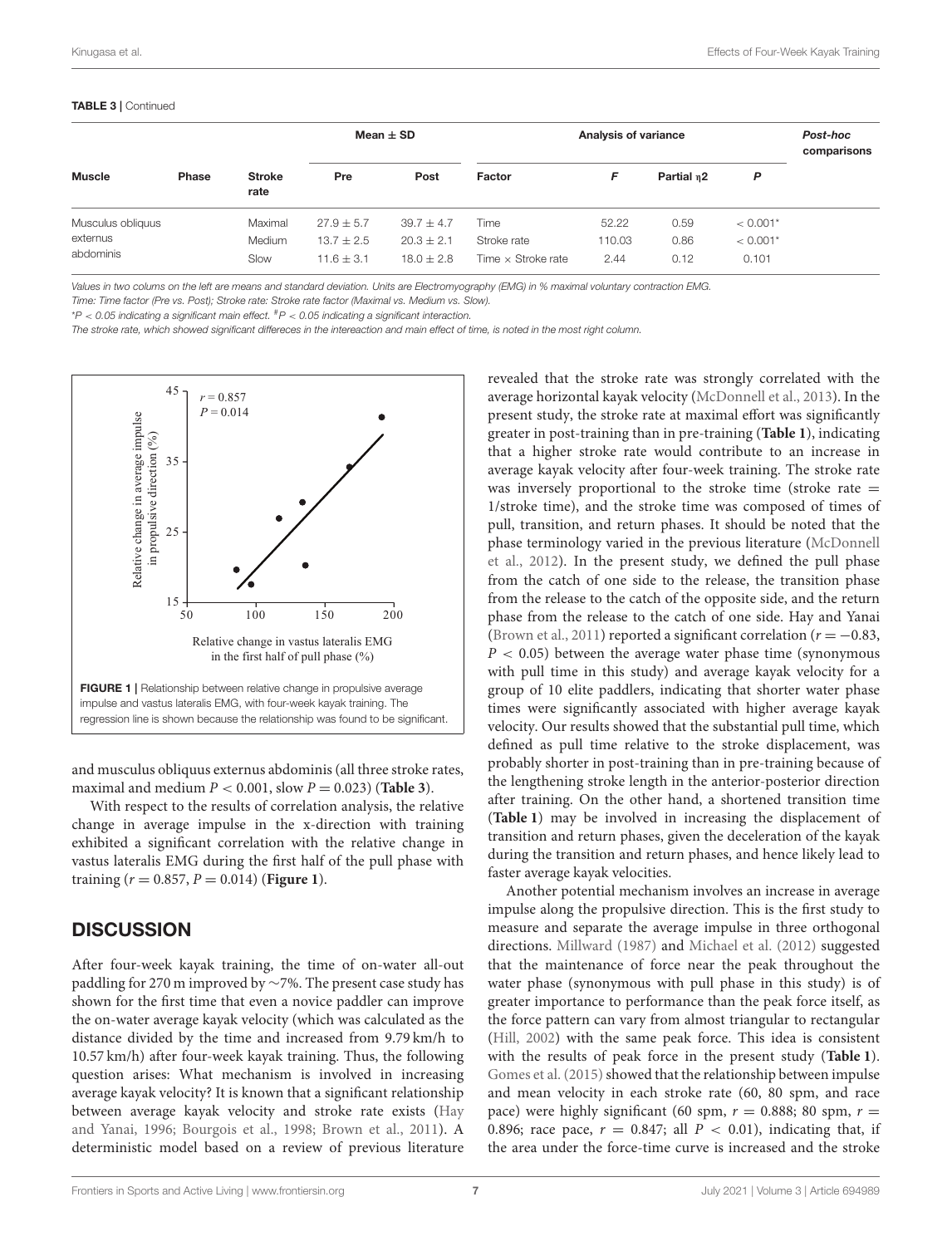rate maintained, the average kayak velocity should increase. We calculated the impulse as well as average impulse to account for the varying paddling times. The results for paddling kinetics revealed that the impulse and average impulse were more than three to six times higher in the anterior-posterior direction, which is the main direction of kayak propulsion, than in the lateral-medial and superior-inferior directions during paddling at all three stroke rates. In addition, during maximal paddling effort, the impulse in propulsive direction was not changed while the average impulse in propulsive direction significantly increased from pre to post-training. With regards to the percentage of change with training, the average impulse in propulsive direction was positively correlated with vastus lateralis EMG in the early pull phase (**[Figure 1](#page-6-0)**). These correlations indicate that training induced an increase in average impulse in propulsive direction was caused by knee extension. Vastus lateralis EMG in the early pull phase was also significantly greater in post-training than in pre-training during maximal paddling (**[Table 3](#page-5-0)**). Indeed, leg movement during paddling has gained interest in recent times. [Nilsson and Rosdahl \(2016\)](#page-8-17) reported that while paddling at a higher intensity, restricting leg movement can reduce paddle force and kayak speed by 21% and 16%, respectively. Therefore, paddlers frequently use their legs while paddling at higher intensities. In contrast, it may be difficult to acquire greater pelvic and torso rotations during maximal paddling with only four weeks of kayak training. During the pull phase initiation, paddlers sit in a position of torso flexion, and the pelvis is rotated away from the pulling paddle. During the pull phase, paddlers remain seated in a torso flexion position, and the pelvis rotates ∼100◦ to the ipsilateral side of the paddle [\(Bjerkefors et al.,](#page-8-18) [2018\)](#page-8-18). [Limonta et al. \(2010\)](#page-8-4). reported that intermediate-level and elite paddlers display more accentuated pelvic movements in the horizontal plane than novice paddlers. In the present study, there was no significant difference in pelvic and torso rotations during maximal paddling between pre-training and post-training, which does not support our hypothesis. Thus, for novice paddlers, coaches should give specific instructions to increase pelvic rotations.

It is unclear whether the training-induced increase in stroke length in the anterior-posterior direction was related to the increase in velocity. The increase in the catch position after training was associated with an increase in the stroke length. During maximal paddling, a simultaneous decrease in the shoulder's external rotation angle and an increase in the shoulder's horizontal adduction angle in the catch position after training enabled the paddle to be placed in a more forward position. Although [McDonnell et al. \(2013\)](#page-8-11) reported no significant correlation between stroke displacement and velocity for grouped data, one case of a male paddler showed shorter stroke displacement in testing protocols with faster average kayak velocities [\(Brown et al., 2011\)](#page-8-10). Lengthening stroke length was primarily attributed to longer displacement of transition and return phases as well as higher average kayak velocity; however, no direct correlations were reported [\(Baker et al.,](#page-8-19) [1999\)](#page-8-19). Hence, there exist no sufficient data to determine a relationship or general trend between stroke length and average kayak velocity.

The small sample size, lower reproducibility, and measurement environment are potential limitations of our study. We tested limited samples regarding the type and number of participants and the number of stroke cycles. Further systematic examinations should involve longitudinal studies and include participants at different performance levels. This study presents variability among paddling kinetics and kinematics, body kinematics, and EMG (CV: 2.1–15.9%). Lower reproducibility probably resulted from variations in each segment position and produced action potentials of each muscle during paddling. From a biomechanical perspective, the fact that ergometers test on a solid surface presents major differences in lateral stability and stroke rate between paddling on the ergometer and on-water [\(Klitgaard et al., 2020\)](#page-8-20).

In conclusion, after four-week kayak training for a novice paddler, the reduction in the time required for on-water paddling for 270 m was associated with (1) increased average impulse along the propulsive direction caused by an increase in vastus lateralis EMG and (2) a higher stroke rate, which was attributed to a reduction in pull and transition times. Based on the findings of this case study, coaches and athletes may have a better understanding of how to improve the skills of novice paddlers.

# DATA AVAILABILITY STATEMENT

The original contributions presented in the study are included in the article/**[Supplementary Material](#page-7-0)**, further inquiries can be directed to the corresponding author/s.

# ETHICS STATEMENT

The studies involving human participants were reviewed and approved by The Human Research Ethics Committee at Kanagawa University. The patients/participants provided their written informed consent to participate in this study.

# AUTHOR CONTRIBUTIONS

RK contributed to the conception and design of the study. RK and SK performed data collection. SK analyzed the data and performed statistical analyses. KE contributed to material preparation. RK wrote the first draft of the manuscript. SK wrote sections of the manuscript. RK and SK contributed to manuscript revision, read, and all authors approved the submitted version.

# ACKNOWLEDGMENTS

The authors are grateful to Kamakura Marina and Epic Kayaks Japan for lending the surfski apparatus. The authors also gratefully acknowledge the technical assistance provided by the students.

# SUPPLEMENTARY MATERIAL

<span id="page-7-0"></span>The Supplementary Material for this article can be found [online at: https://www.frontiersin.org/articles/10.3389/fspor.](https://www.frontiersin.org/articles/10.3389/fspor.2021.694989/full#supplementary-material) 2021.694989/full#supplementary-material